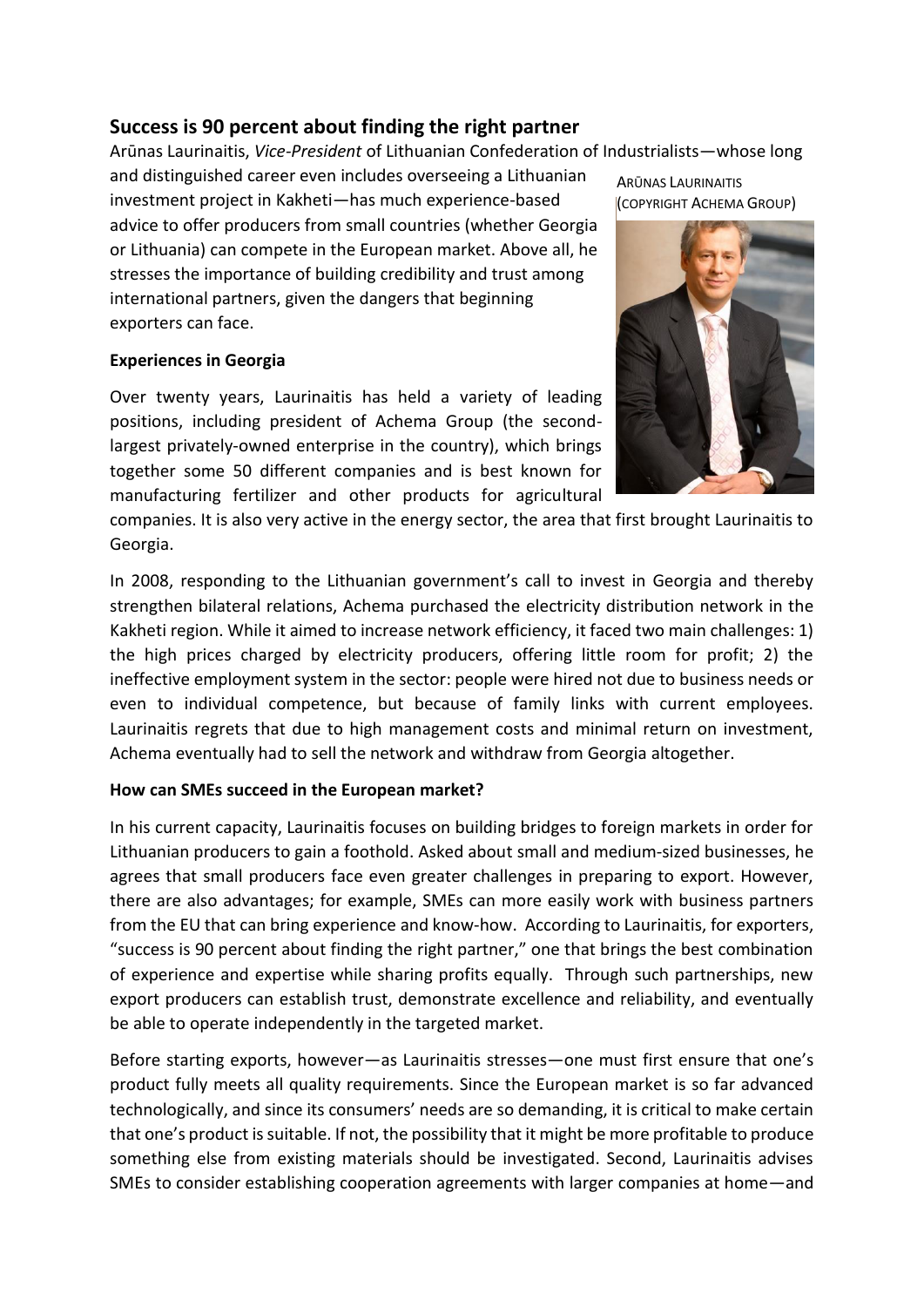only then, "like a small fish alongside a shark," enter the European market. He bluntly acknowledges that for small producers, it is difficult to establish business relations and negotiate business deals, while advertising and participation in international trade fairs and expositions presents a financial burden.

Should new producers decide to go it alone, they should execute a thorough market analysis and identify the specific EU country in which there might be demand for its product. The next step, according to Laurinaitis, is to find ways to enter the targeted market. One option is reaching out to the SME association in the target country; in Laurinaitis' view, this is more effective than contacting chambers of commerce, which concentrate on representing larger firms. While the latter will most likely forward inquiries to the appropriate company, there is still a risk that messages can get lost. Finally, producers can reach out to the local embassy of the target country. Embassies frequently host visits by business representatives from their country and can often bring potential partners directly to exporters' farms or production facilities in order to evaluate products and even discuss cooperation prospects.

As previously mentioned, it is costly for small producers to attend international trade fairs, one of the best ways of developing business connections. The solution, in the case of Georgia, is to use the resources provided by the Georgian government, especially by institutions such as Enterprise Georgia that are charged with coordinating such events—while, of course, with promoting Georgian exports in general.

When asked about finding business partners on the Internet, Laurinaitis observes that in his experience, it is preferable—and more effective—to present one's ideas in person. It is also easier then to ask for introductions to other appropriate people. In this way, people-to-people networks are formed based on trust; one also can learn about the competence and reliability of a potential partner before actually meeting.

### **Lessons from engaging with international business partners**

Reputation is of crucial importance in international business, since as soon as a country becomes more open, foreign firms of questionable ethics will inevitably appear and seek to profit from novice exporters' lack of knowledge. Laurinaitis observes that from 1/5 to 2/3 of all those who express initial interest in establishing business relationships with local producers fall into this category. Accordingly, then, new exporters need to be cautious in order to avoid situations in which, for example, they receive only partial payment for an export shipment and—after inquiring about the balance—learn about the bankruptcy of their partners. In such cases, the cost of initiating legal proceedings in a foreign country is usually so high that compensation is rarely received. Another such situation is when foreign partners use various tactics to ensure that they get more than an equal share of the profits. For example, after contracts are signed, partners request more money for required certificates, insurance, and so on—while in fact these services are fictitious, and are "provided" by a partner subsidiary. Lithuanian producers had to deal with these kinds of business practices when they began exporting to the EU; as Laurinaitis observes, it took time for the business culture to adapt.

However, cooperation with larger European companies provides many advantages. In addition to the transfer of know-how, as mentioned above, these larger firms can help their